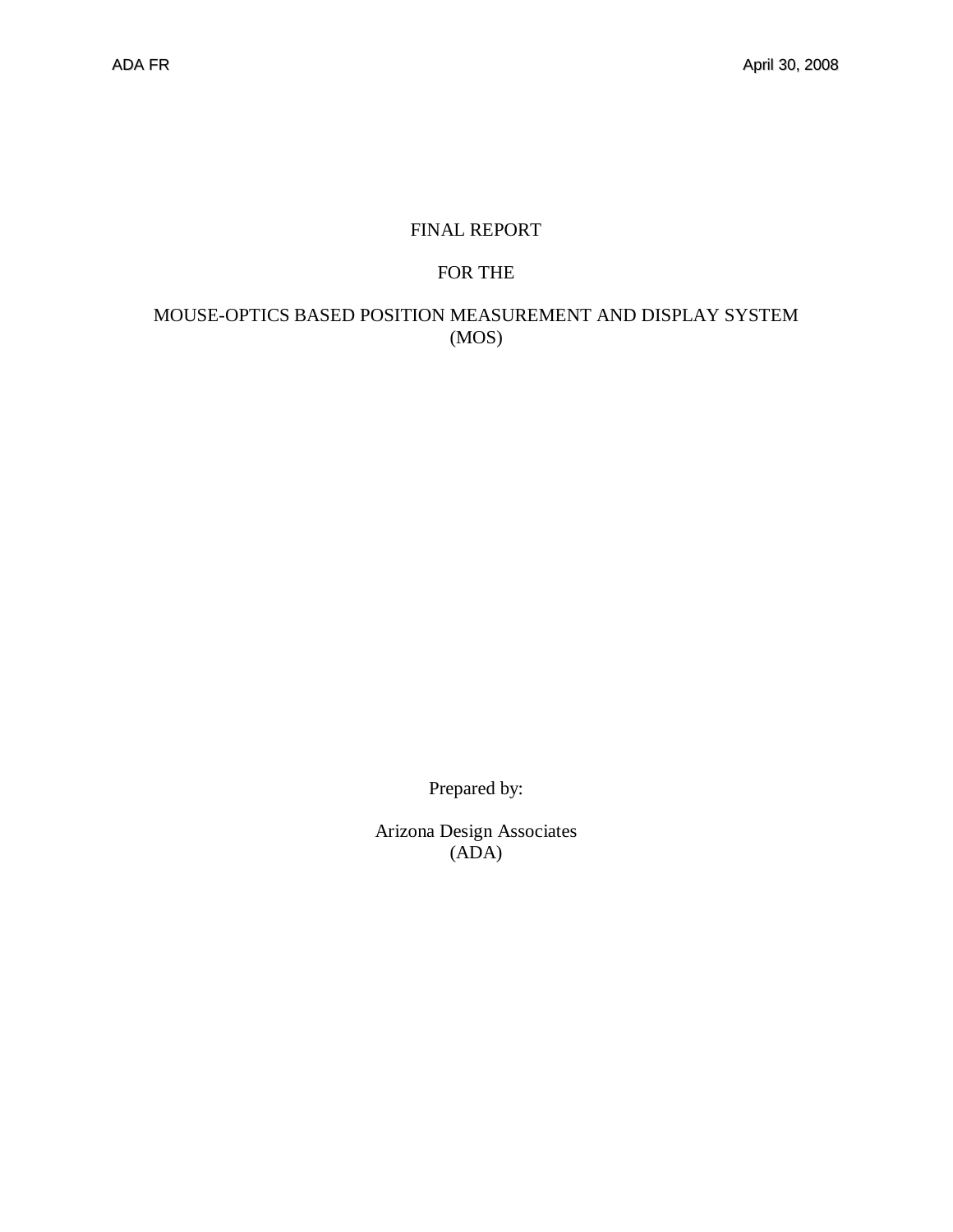### **TABLE OF CONTENTS**

| Paragraph<br>Page |
|-------------------|
|                   |
|                   |
|                   |
|                   |
|                   |
|                   |
|                   |
|                   |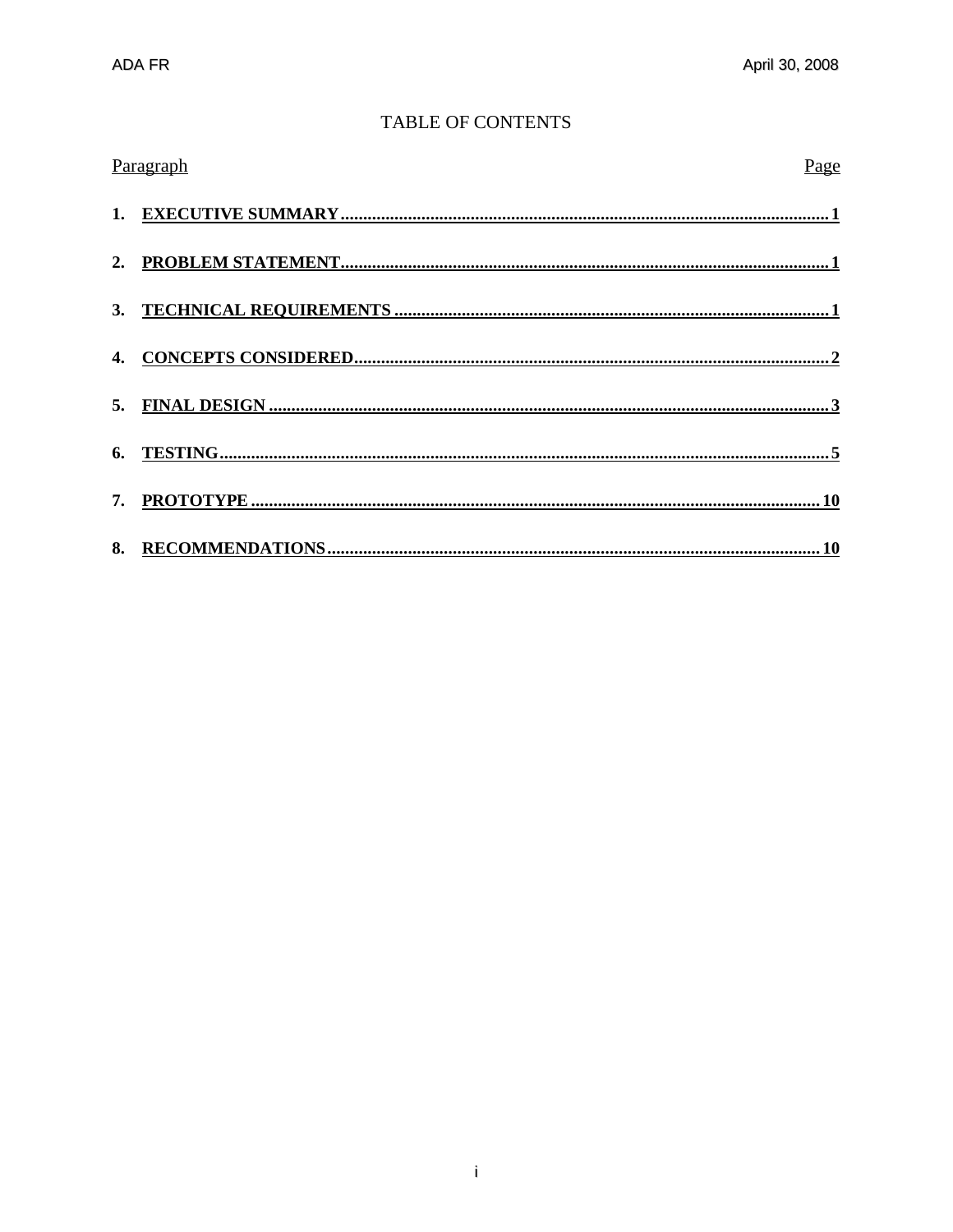## **1. EXECUTIVE SUMMARY**

Arizona Design Associates (ADA) was approached by Mark Mittelstaedt of Siskiyou Corporation in early September 2007. Siskiyou contracted ADA to construct a Mouse-Optics Based Position Measurement and Display System with a starting budget of \$2000 and a timetable of 9 months.

The system was to use LED based optical mice technology to track the position of a microscope stage. Also, ADA was to use a microscope camera to make distance measurements on the viewable area of the microscope slide. The two systems were to be integrated in one application using a graphical user interface (GUI).

After performing trade studies and conducting analyses ADA decided to go with a two mouse design. Components were selected based on the trade studies and a prototype was constructed. Due to time constraints, a mock microscope was constructed as opposed to integrating the system into a commercial microscope and microscope stage.

The prototype was thoroughly tested and met the requirements set by Siskiyou. The prototype hardware, application, and supporting documentation were delivered to Siskiyou in May of 2008.

### **2. PROBLEM STATEMENT**

The MOS was constructed to perform two major tasks:

- 1) Track the position of a microscope stage using LED based optical mice.
- 2) Make distance measurements within the viewable area of a microscope slide using a microscope camera.

## **3. TECHNICAL REQUIREMENTS**

The MOS was constructed to meet the following requirements:

- 1) Track the position of a microscope stage to within 250µm.
- 2) Make distance measurements within the viewable area of a microscope slide within 10µm.
- 3) Integrate the two major functionalities with an application supporting a GUI and the following functionalities:
	- a. Display the video feed from the microscope camera with a cursor overlay.
	- b. Display the microscope stage position.
	- c. Allow the user to make distance measurements on the video feed.
	- d. Allow the user to save an image with the stage position coordinates.
	- e. Allow the user to calibrate the system.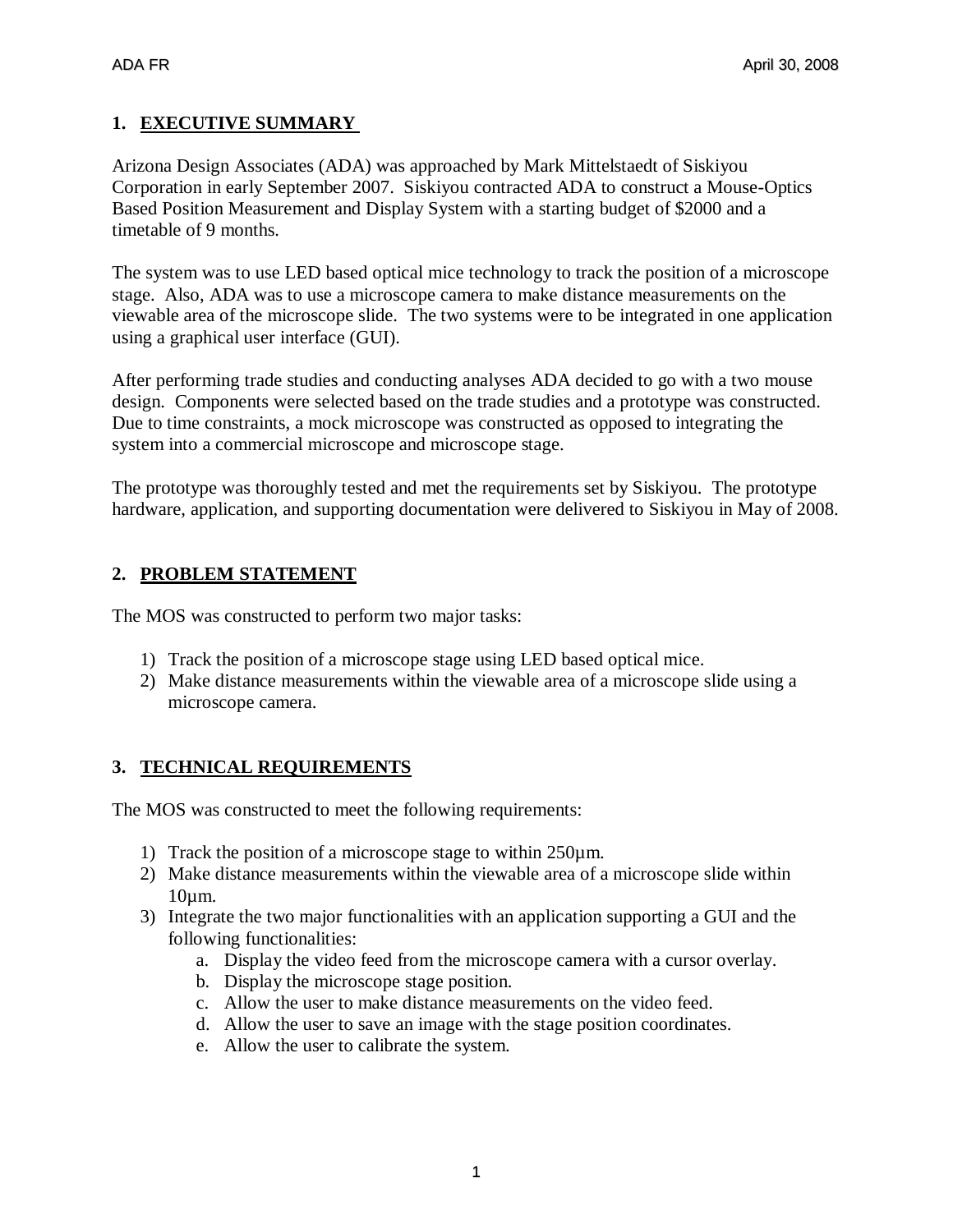#### **4. CONCEPTS CONSIDERED**

The initial concepts considered revolved around the idea of integrating the mouse-optics into an existing commercial stage as seen below in Figure 1. However, after much consideration, the scope of the project was changed to allow for the mounting of the mouse-optics to a stage externally in order to provide a proof-of-concept for the design.



*Figure 1: Initial concept integrating mouse-optics into commercial stage*

After deciding to mount and test the mouse-optics externally (see Figure 2) analyses (please see MOS Trade Studies Appendix) were performed that led to two mice being used. The analyses revealed that by using two mice, one to measure movement in each orthogonal axis, crosstalk to do mechanical misalignment could be minimized.



*Figure 2: Time constraints led to the mouse-optics being mounted externally*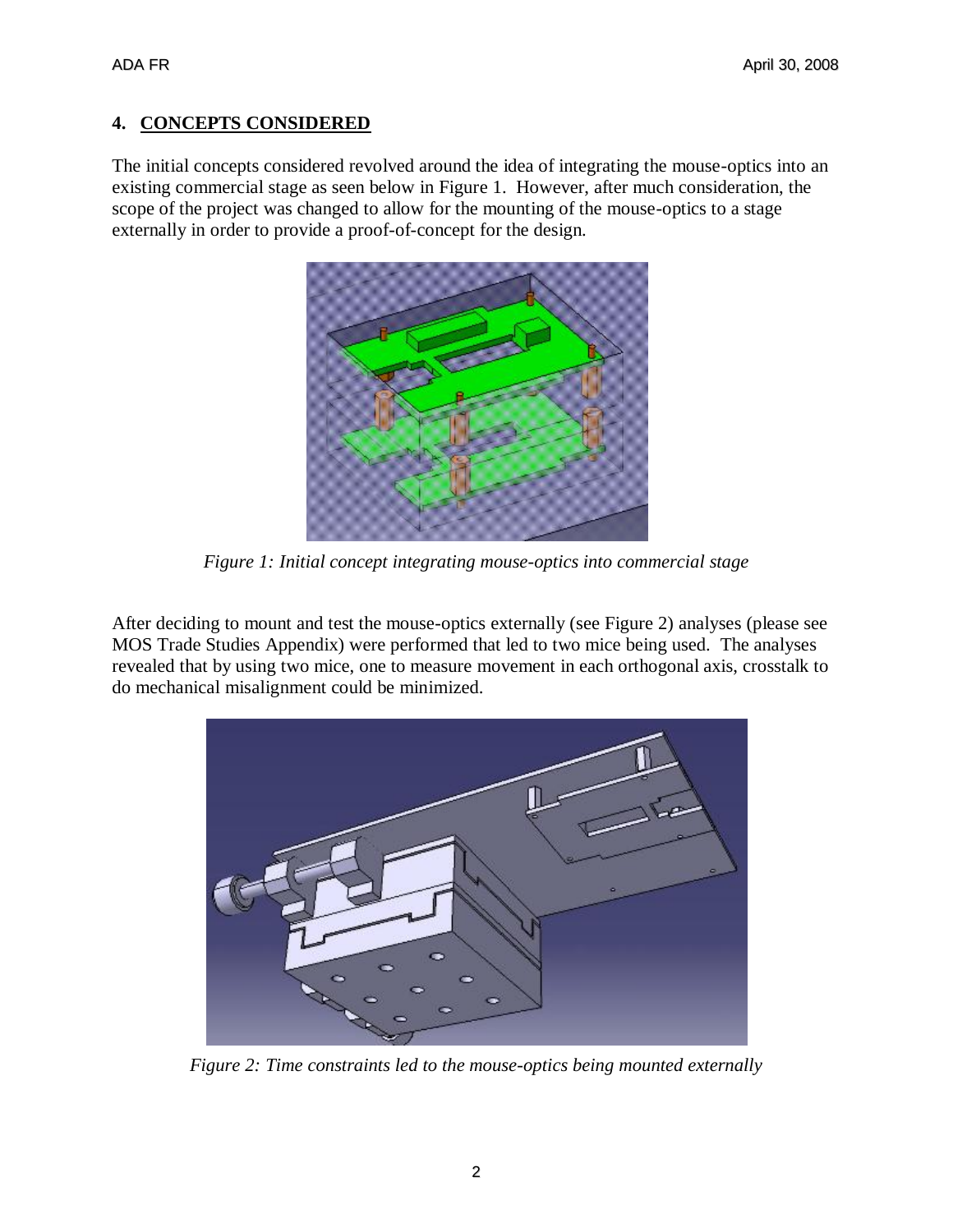# **5. FINAL DESIGN**

The final design can be seen below in Figure 3. The optical path of the final design starts with an LED providing illumination of the microscope slide. The microscope slide is then viewed by a microscope objective which images onto a CCD camera which passes information to a computer running the integrating application.

The mechanical portion consists of two linear translation stages mounted orthogonally. The mouse-optics are connected to the stages via a custom mounting plate. The mouse-optics view a mousing surface whose height is controlled by a precision lab jack.



*Figure 3: Final design*

The final component selections can be found in Figure 4. Detailed accounts to justify component selection can be found in the MOS Analyses and MOS Trade Studies.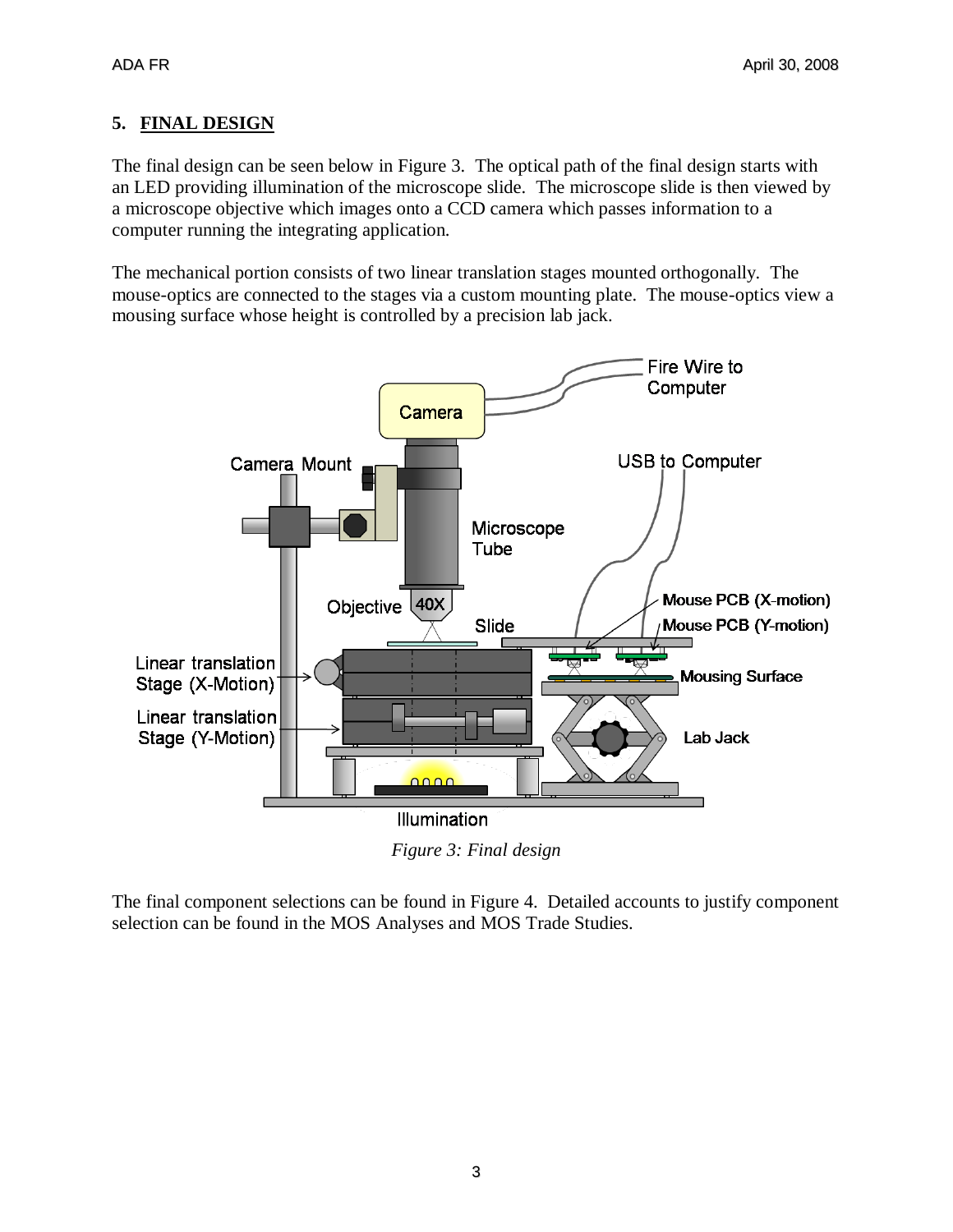| Label          | <b>Description</b>               | <b>Manufacturer</b>     | <b>Part Number</b> | Quantity       | <b>Price Each</b>         |
|----------------|----------------------------------|-------------------------|--------------------|----------------|---------------------------|
| $\mathbf{1}$   | Camera                           | QImaging                | MP5.0-RTV-CLR-10   | $\mathbf 1$    | <b>Customer Furnished</b> |
| $\overline{2}$ | Microscope Tube with C-Mount     | <b>Edmund Optics</b>    | NT54-868           | $\mathbf{1}$   | \$95.00                   |
| 3              | 40X Micrsocope Objective         | Olympus                 |                    | 1              | <b>Customer Furnished</b> |
| 4              | <b>Fire Wire Cables</b>          | Link Depot              | 1394-6-6p6p        | 2              | \$2.99                    |
| 5              | Microscope Tube Mounting Clamp   | <b>Edmund Optics</b>    | NT52-930           | $\mathbf{1}$   | \$60.00                   |
| 6              | Microscope Tube Focusing Mount   | <b>Edmund Optics</b>    | NT54-794           | 1              | \$345.00                  |
| $\overline{7}$ | 90° Mount                        | <b>Edmund Optics</b>    | NT39-355           | $\mathbf{1}$   | \$48.00                   |
| 8              | 9" Horizontal Arm                | <b>Edmund Optics</b>    | NT52-220           | 1              | \$38.00                   |
| 9              | 18" Horizontal Arm               | <b>Edmund Optics</b>    | NT39-354           | 1              | \$54.00                   |
| 10             | Stage Micrometer                 | <b>Klarmann Rulings</b> | <b>KR-851</b>      | $\mathbf{1}$   | \$142.00                  |
| 11             | Micrometer Adjustment Screw      | Siskiyou                | <b>FAM-2.0</b>     | $\overline{2}$ | <b>Customer Furnished</b> |
| 12             | Linear Stage with Aperture       | Siskiyou                | 100cr-A            | 2              | <b>Customer Furnished</b> |
| 13             | Lab Jack                         | Siskiyou                | 540                | 1              | <b>Customer Furnished</b> |
| 14             | 5" x 5" Breadboard with Aperture | Siskiyou                | <b>MX512P-T</b>    | 1              | <b>Customer Furnished</b> |
| 15             | 12" x 24" Breadboard             | Siskiyou                | 12240              | 1              | <b>Customer Furnished</b> |
| 16             | Mouse PCB Mounting Board         | <b>Custom Part</b>      |                    | $\mathbf{1}$   | <b>Customer Furnished</b> |
| 17             | 1/4 - 20 Hex Cap Screws          | Siskiyou                |                    | 12             | <b>Customer Furnished</b> |
| 18             | 1/4 - 20 Connecting Screws       | Siskiyou                |                    | 4              | <b>Customer Furnished</b> |
| 19             | Aluminum Spacers                 | Siskiyou                | $AS-2.00$          | 4              | <b>Customer Furnished</b> |
| 20             | <b>Steel Standoff</b>            | McMaster-Carr           | 93620A515          | 10             | \$1.23/each               |
| 21             | Socket Cap Screws                | McMaster-Carr           | 92200A077          | $\overline{2}$ | \$3.39/pack               |
| 22             | Mouse Surface Adhesive           | 3M                      |                    | $\mathbf{1}$   | \$3.05/Sheet              |
| 23             | Mouse Surface                    | <b>SteelSeries</b>      | 4D                 | 1              | \$24.99                   |
| 24             | <b>LED Based Optical Mouse</b>   | Microsoft               | D1T-00002          | 3              | \$24.99                   |
| 25             | Illumination System              |                         |                    | 1              | <b>Customer Furnished</b> |

|  |  |  | Figure 4: Final component list |  |
|--|--|--|--------------------------------|--|
|--|--|--|--------------------------------|--|

One of the most difficult components to select was the mouse-optics. The most desirable mouseoptics came from a mouse with s simple printed circuit (PC) with high resolution and low cost. The initial mouse selected severely suffered from the resolution being lowered when the mouse was moved very slowly. However, even the mouse that was finally used showed this undesirable property as seen below in Figure 5.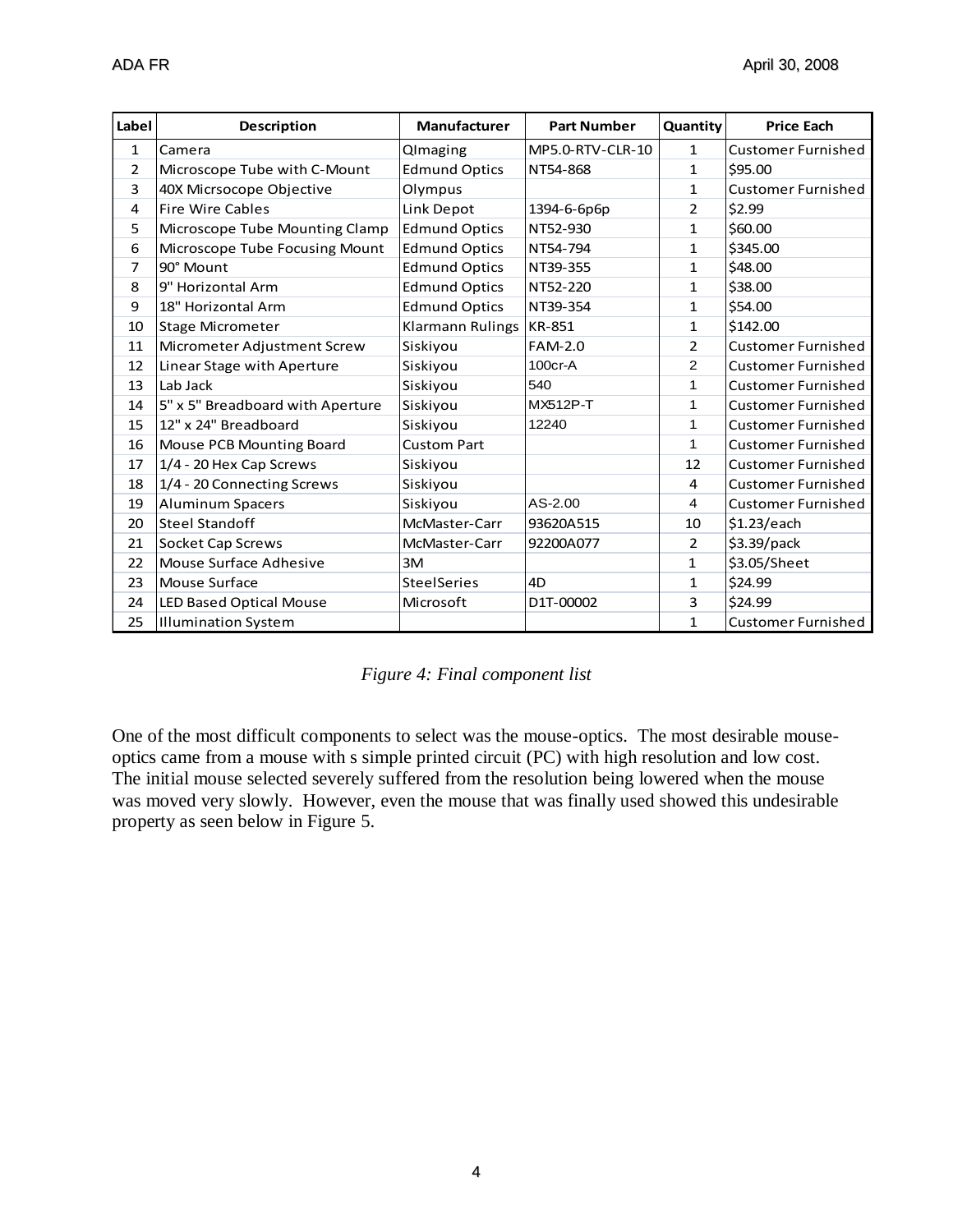

*Figure 5: Graph showing that mouse-optics resolution varies with velocity*

### **6. TESTING**

For a complete description of the testing procedure and schedule one should reference the MOS Master Test Plan.

The stage position function of the MOS was calibrated using a 1mm stage micrometer with hash marks every 10µm with 5µm of accuracy. The accuracy of the stage position function was tested by using the microscope and camera feed to move the stage different distances based on the stage micrometer. The stage position output from the application was then compared to the distance moved on the stage micrometer. This test was performed for a horizontal and vertical axis as well as an axis near 45º. The system passed on all accounts as seen in Figures 6-8 below.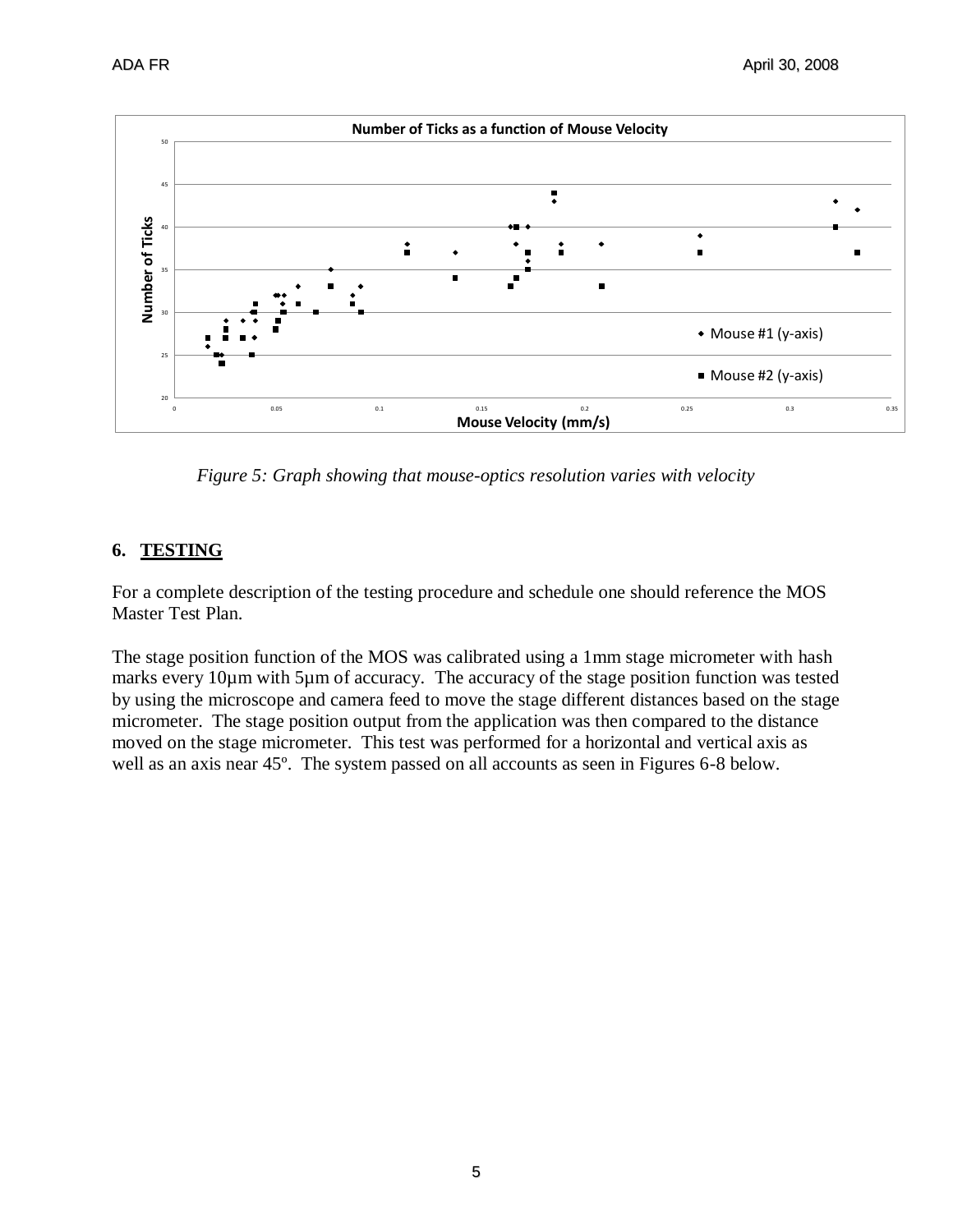

*Figure 6: Stage position testing results for horizontal axis*



*Figure 7: Stage position testing results for vertical axis*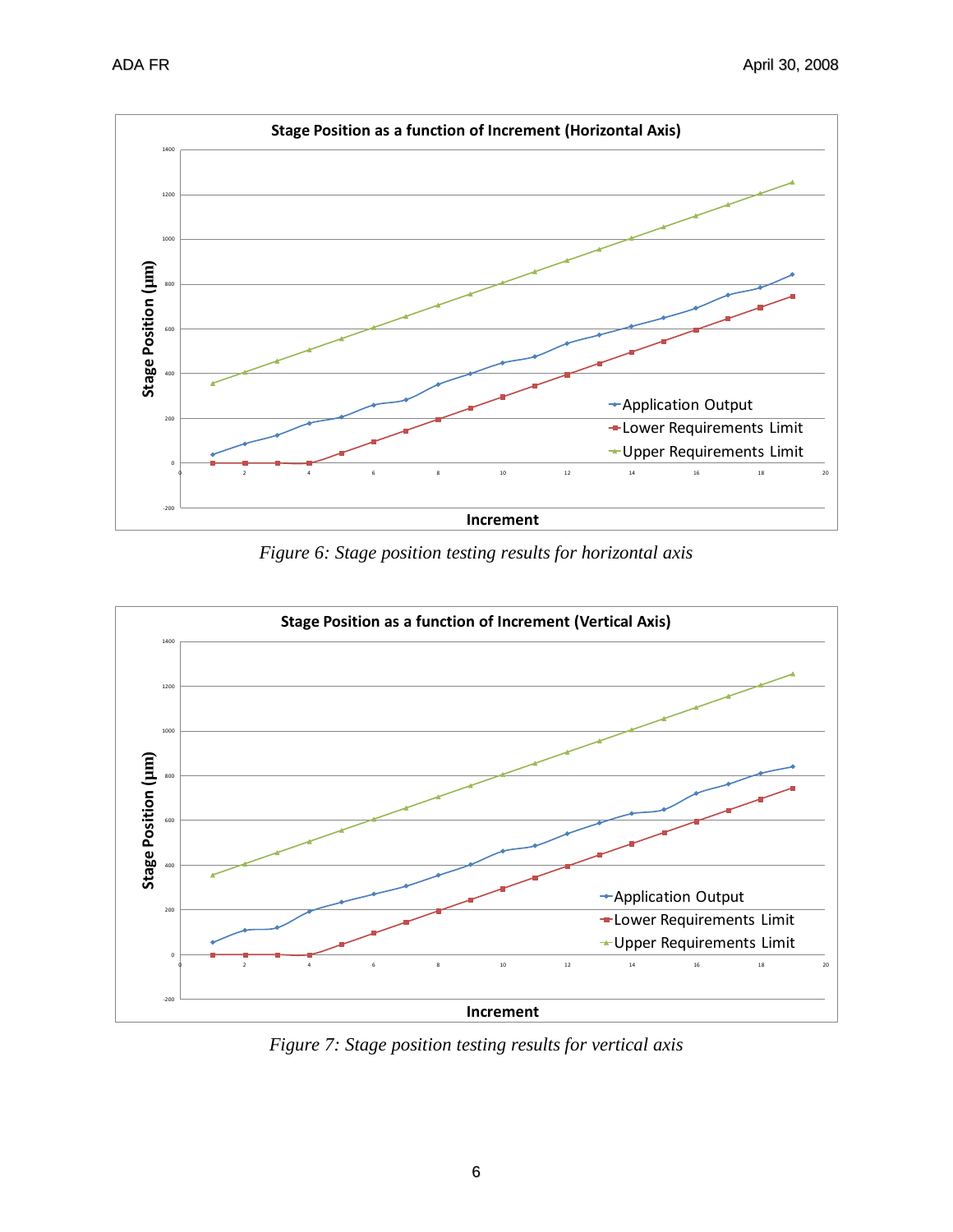

*Figure 8: Stage position testing results for diagonal axis*

The distance measurement function of the MOS was calibrated and tested in a similar manner. The distance of the stage micrometer that was used for testing was limited by the field of view of the microscope objective. The system passé don all accounts as seen in Figures 9-11 below.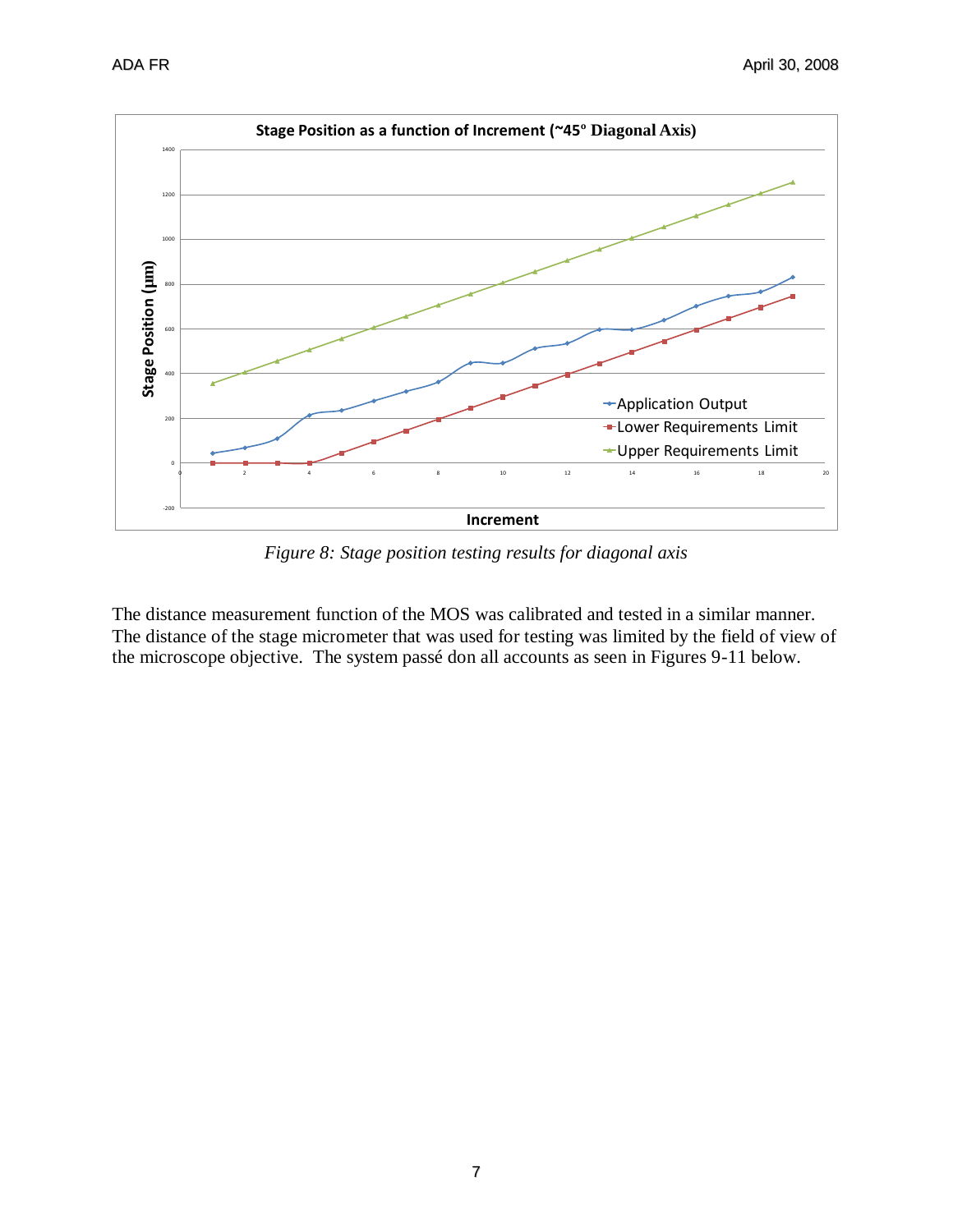

*Figure 9: Distance measurement testing results for horizontal axis*



*Figure 10: Distance measurement testing results for vertical axis*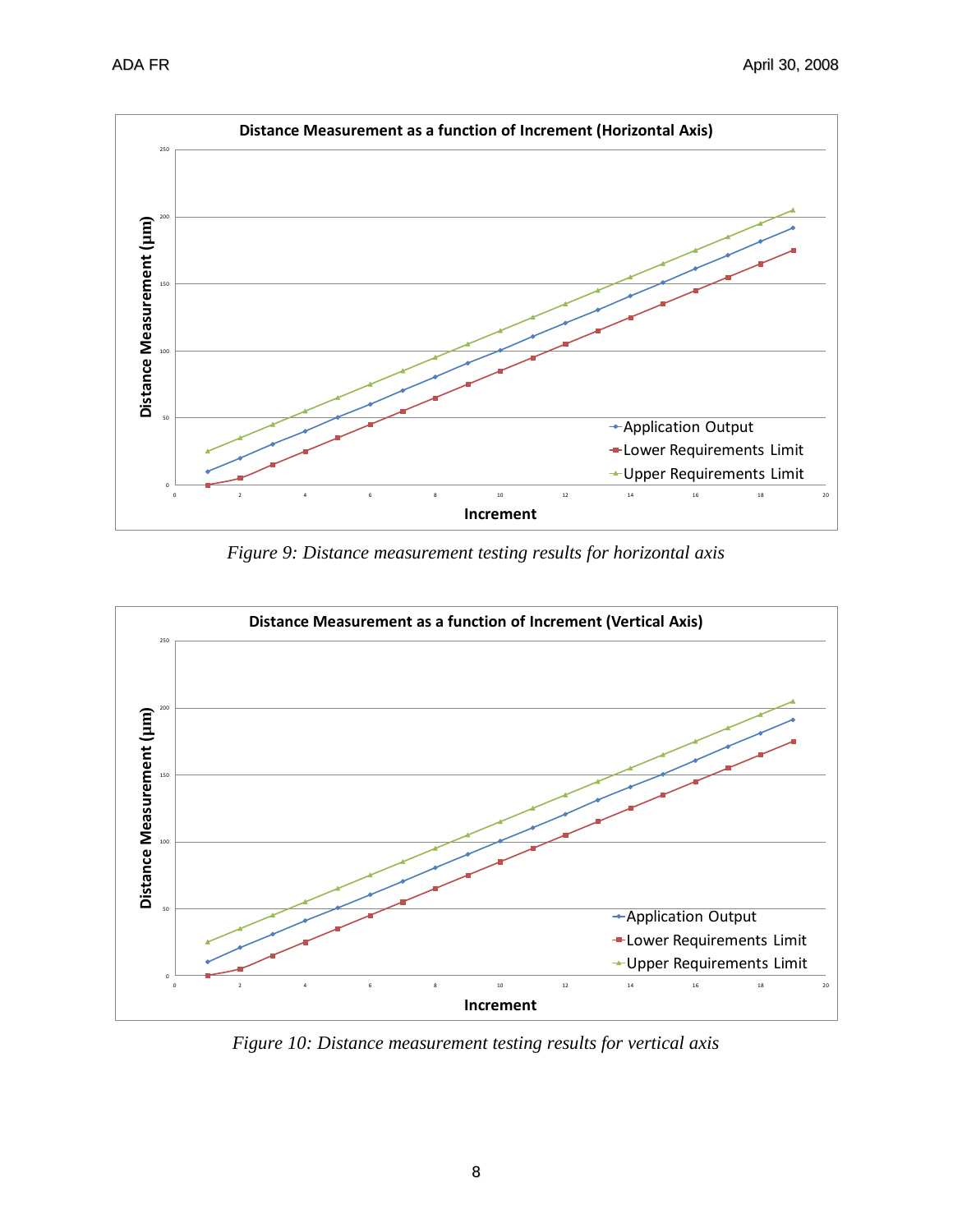

*Figure 11: Distance measurement testing results for diagonal axis*

The system was also tested to make sure that the video feed and image saving functions were working properly. All of the requirements set forth for the MOS were met if not surpassed.